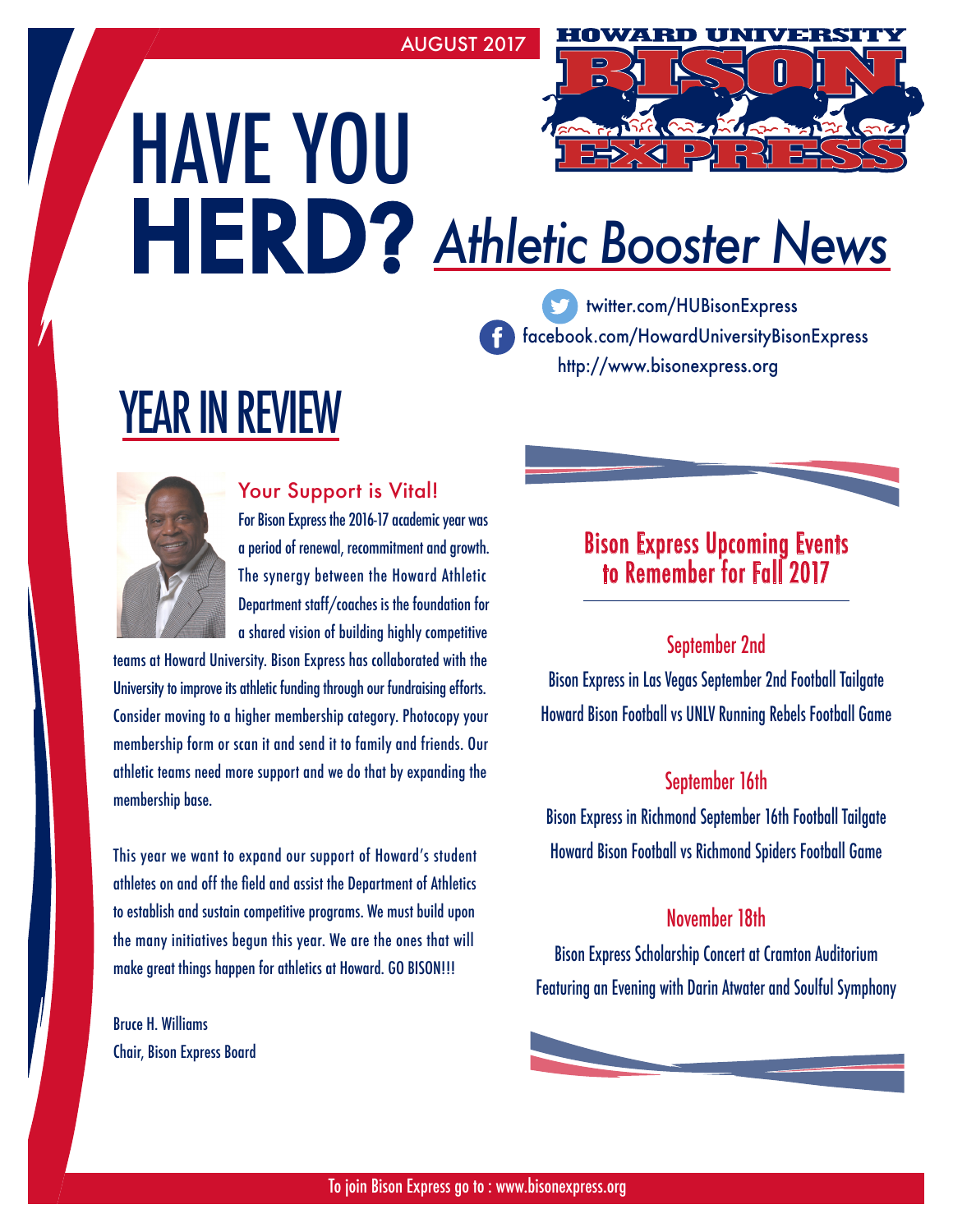#### The Bison Look to Find Miracle in London

The football team will kickoff their 2017 campaign against the Rebels of the University of Nevada, Las Vegas. While the odds in Vegas might be against the Bison, head football coach Mike London is not afraid to role the dice and secure the Bison's first win of the season. T

After three consecutive losing seasons, London was hired in late January to breathe new life into the program. London has molded the program around winning on the field, winning in the classroom and winning in the community. London's third pillar tells a deeper story that is more than just about football. London is using football as a platform to show his players, his coaching staff and himself the true definition of winning in the community. The true definition is saving a life.

Fourteen years ago, Coach London saved his daughter Ticynn's life with a bone marrow transplant. Ticynn was born with Fanconi anemia, a rare genetic blood disorder that often leads to cancer and death. However, her disorder was not detected until she was seven years old. Ticynn's only cure was a bone marrow transplant, but first, doctors needed to find her a compatible donor.

London's wife, Regina, and his children were tested. None of them were matches. The search for a donor then expanded to the entire United States. Still there was no luck. According to Cheekswab, an organization that urges minority populations to become donors, minorities make up only 25 percent of the registry. The likelihood of minorities finding a match is 66 to 73 percent, a considerably low outcome in comparison to the 93 percent likelihood for Caucasians.

Finally, the doctors rolled the dice and asked the head coach to get tested. London was a perfect match. However, a looming question still remained: "Would Ticynn's body reject or accept her father's bone marrow?"

On April 29, 2003, 24 ounces of London's bone marrow were infused into a vein under her daughter's collarbone. The doctors, London and his family then waited. The outcome of the wait was a miracle. The odds were 10,000 to 1 that London's bone marrow would be able to save his daughter.

The odds didn't matter. The odds do not define who will win or who will lose. The spirit that lives in a person does and the chances that the person takes is what matters.

London has beat the odds before. And on Sept. 2, as he leads the Bison into the first game of the season, he might just beat the odds once more.

## Softball Team Partners with Washington Nationals Youth Academy

The Howard University softball team has partnered with the Washington Nationals Youth Baseball Academy. The Academy, which was opened in March 2014, uses baseball and softball as vehicles to foster positive character development, academic achievement and improved health among youth in Wards 7 and 8. S

Partnering with the Academy, the Lady Bison mentor boys and girls from the Ward 8 community at least one to three times a week during the fall and spring semesters. The youth are between the third grade and eighth grade. Specifically, the Lady Bison use softball as a platform to teach life lessons about failure and the importance of teamwork and perseverance.

Head coach Lauren McCoy says the partnership with the Academy has "enriched the [softball] program and brought [the program] so much value." McCoy also stated that her players are active role models for these children. In return for impacting young lives in the Ward 8 community, the softball team is able to use the Youth Academy field.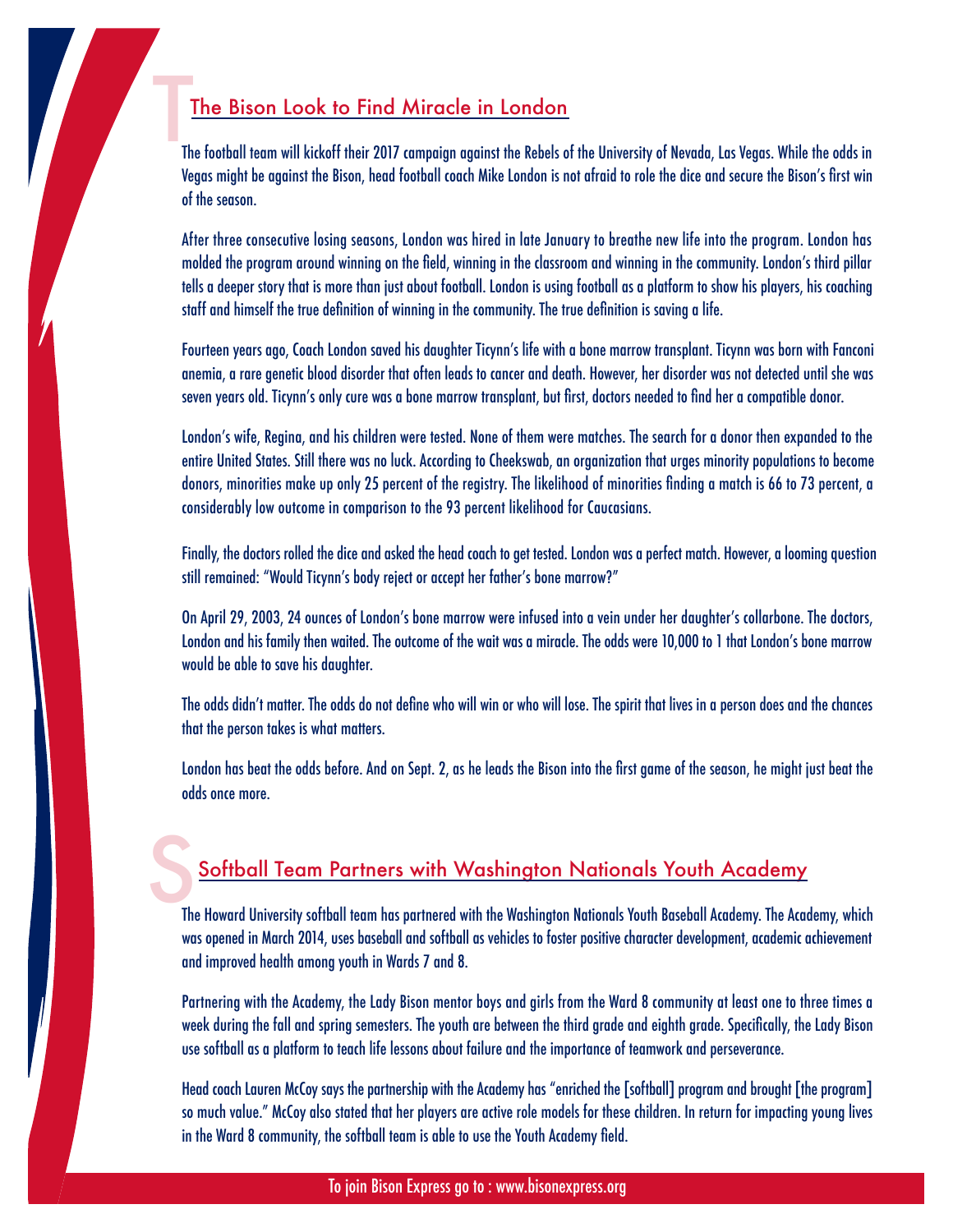#### Anthony Philyaw named Top 10 Best Returning Running Backs in the FCS

Running back and redshirt senior Anthony Philyaw was named to the list of top 10 best returning running backs in the Football Championship Subdivision (FCS). Philyaw tied for the 10<sup>th</sup> spot, despite missing two seasons with injuries. Philyaw came back strong last year, ending the season with a school-record 281 rushing yards and two touchdowns against Delaware State to finish with 1,230 yards. He catches passes out of the backfield and finds the end zone. When he was healthy in 2013, Philyaw scored 16 touchdowns. A

Excerpt taken from Craig Haley's 'Top 10 Running Backs in the FCS in 2017' in Athlon Sports & Life, May 31, 2017 edition.

## Glenn Harris Is Inducted into Washington D.C. Sports Hall of Fame

On Saturday, July 9, sports talk show host Robert "Glenn" Harris was inducted into this year's star-studded class of the Washington D.C. Sports Hall of Fame. Harris joined eight individuals in his class which included former Maryland standout Juan Dixon, who is now coaching at Coppin State, and former Post columnist and sports radio legend Tony Kornheiser. G<sub>on</sub>

Harris attended Howard on a baseball scholarship from 1970 to 1974. He graduated with a B.S. degree in physical education and urban education. During his playing career at Howard, Harris won the MEAC Baseball Championship twice.

After graduating from Howard, Harris served in a number of roles including public address announcer for Howard's athletic teams, host of the popular Let's Talk Sports on Howard's WHUR-FM and anchor of NEWSCHANNEL 8'S Sports Talk, a nightly sports call-in show in the D.C. metropolitan area. During his reporting career, he has won awards from Virginia's Associated Press and the National Association of Black Journalists, to name a few. In addition, D.C. Mayor Anthony Williams proclaimed June 6, 2003 as Glenn Harris Day.

Harris was inducted into Howard University's Athletics Hall of Fame in 1995.